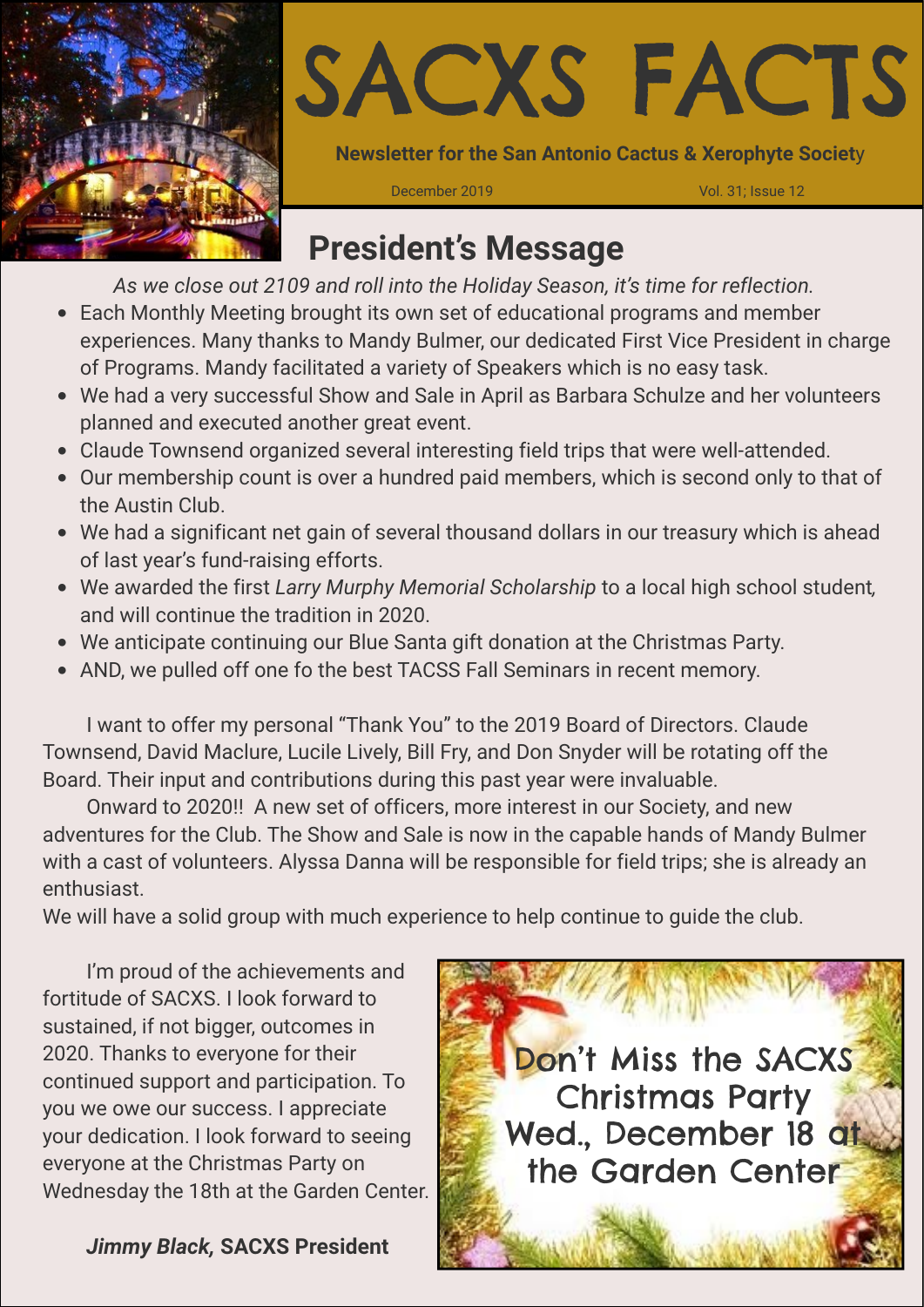**You're Invited to our Annual Christmas Party:**

# Chili & Cactus…

We're Having A:

**Wednesday, December 18, 2019 7:00 pm at the San Antonio Garden Center Potluck Supper White Elephant Gift Exchange Blue Santa Gift Donation**

Bring Your Favorite Chili or Fixin's to Share.

*Here are suggestions for chili accompaniments, side dishes and desserts*:

- Cornbread
- Shredded or Grated Cheese
- Chopped onions, olives, avocado
	- Sour Cream, yogurt
		- Queso
	- Rice or casseroles
	- Salads & Veggie Trays
	- Snacks like chips and dips
		- Desserts

Tamales, soft drinks, iced tea, coffee, and lemonade will be provided.

Please bring your own servingware. Food should be fully prepared and ready to eat. Please include a description of your chili for persons allergic to nuts, gluten and other ingredients.

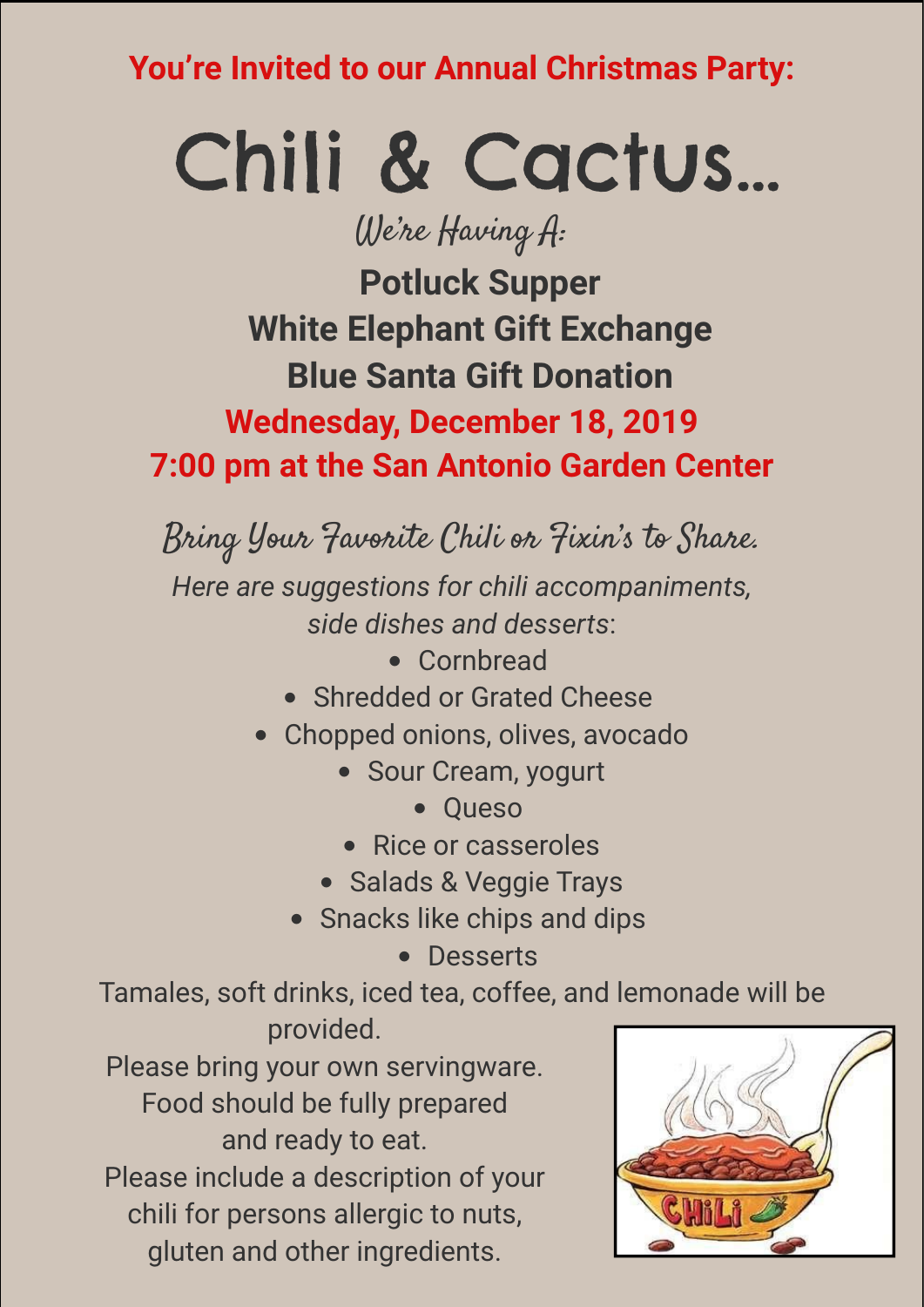# **Let's Share Our Holiday Cheer!!**

Please bring a new, unwrapped toy, suitable for children of all ages to the Christmas Party. More information about Blue Cares may be found at their website: *bluecaresicare.com*



# What to Bring for the White Elephant Gift Exchange

Gifts can be something from home, like a cactus plant, a succulent arrangement, a

book, arts and crafts etc. Or you can purchase your item. Please bring a gift valued between \$10 and \$15. Hey!!! No gag gifts!!!